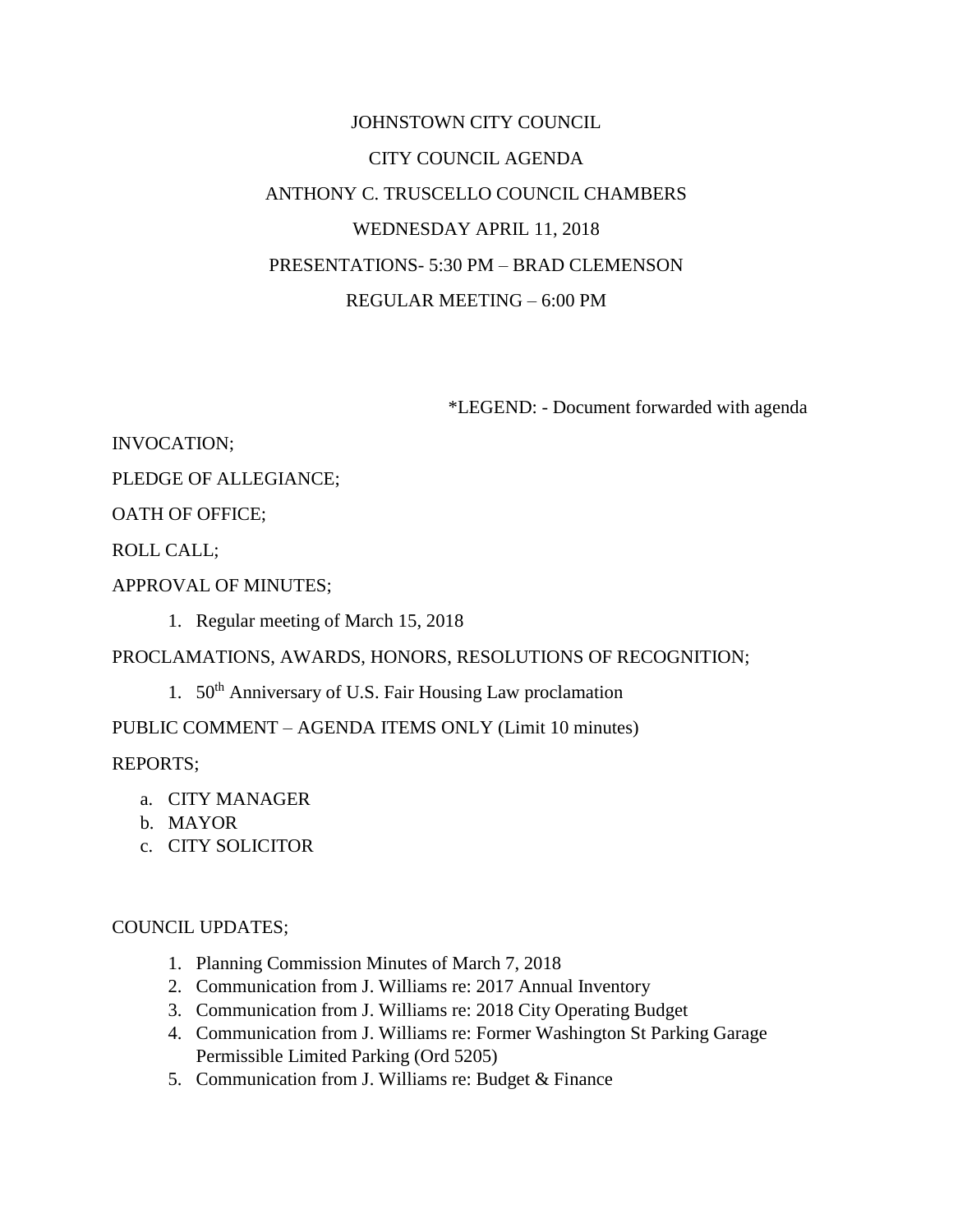- 6. Communication from J. Williams re: Agenda Submission-Council Updates Council meeting of Wed. Apr 11, 2018
- 7. Communication from J. Williams re: Agenda Submission-Council Updates Council meeting of Wed. Apr 11, 2018
- 8. March 5, 2018 communication ITSI Loan Recap from J. Williams
- 9. March 6, 2018 communication Delinquent Loans from J. Williams
- 10. March 7, 2018 communication Investar Loans from J. Williams
- 11. March 8, 2018 communication Press @ Park Loan from J. Williams
- 12. March 9, 2018 communication 2018 City Budget (CDBG Find(04) from J. Williams
- 13. March 9, 2018 communication Flood City Loan from J. Williams

## NEIGHBORHOOD LIAISONS

# **ORDINANCES FOR FINAL READ;**

1. BILL NUMBER 13 OF 2018 AN ORDINANCE SPECIFICALLY AMENDING ORDINANCE NO. 4723, PASSED FINALLY APRIL 26, 1995 AND KNOWN AS THE MECHANICAL OR ELECTRONIC AMUSEMENT OR MUSICAL DEVICES," TO REVISE AND FURTHER ESTABLISH SPECIFIC DEFINITIONS CONSISTENT WITH CURRENT USES IN THE CITY OF JOHNSTOWN.

## **BILLS FOR FIRST READ**

- 1. 1. BILL NO. 4 OF 2018 AN ORDINANCE AMENDING ORDINANCE 4654, TITLED: AN ORDINANCE ESTABLISHING AN ADMINISTRATIVE CODE FOR THE CITY OF JOHNSTOWN, PENNYSLVANIA, DESIGNATING THE POWERS AND DUTIES OF THE COUNCIL, THE CITY MANAGER, AND OTHER MUNICIPAL OFFICIALS, PASSED FINALLY ON OCTOBER 27, 1993 AND AS AMENDED BY ORDINANCE NOS. 4654,4693, 4731, 4894, 4880, 4902, 4908, 4991, 5015, 5024, 5034, 5042, 5055. 5058, 5069, 5177, 5194, AND 5199**,** AND 5210 BY FURTHER AMENDING CERTAIN SECTIONS OF ARTICLE II – ELECTED OFFICIALS-COUNCIL ORGANIZATION AND PROCEDURES, AND ARTICLE IV –CITY MANAGER TO PROVIDE UPDATED PROCEDURES AND IMPROVE EFFICIENCY IN CONDUCTING CITY BUSINESS. **TABLED FEBRUARY 14, 2018. (UPDATED PROPOSAL INCLUDED IN COUNCIL PACKET)\***
- 2. BILL NO. 14 OF 2018.AN ORDINANCE AMENDING ORDINANCE 2447, SECTION 1810.02, PASSED FINALLY IN COUNCIL ON MARCH 30, 1943 TITLED SMOKING IN PUBLIC CONVEYANCES TO SMOKING IN PUBLIC CONVEYANCES AND OTHER DESIGNATED PUBLIC MEETING PLACES AND TO ADD SECTION (A) )1) . NO PERSON SHALL SMOKE IN ANY SPORTS OR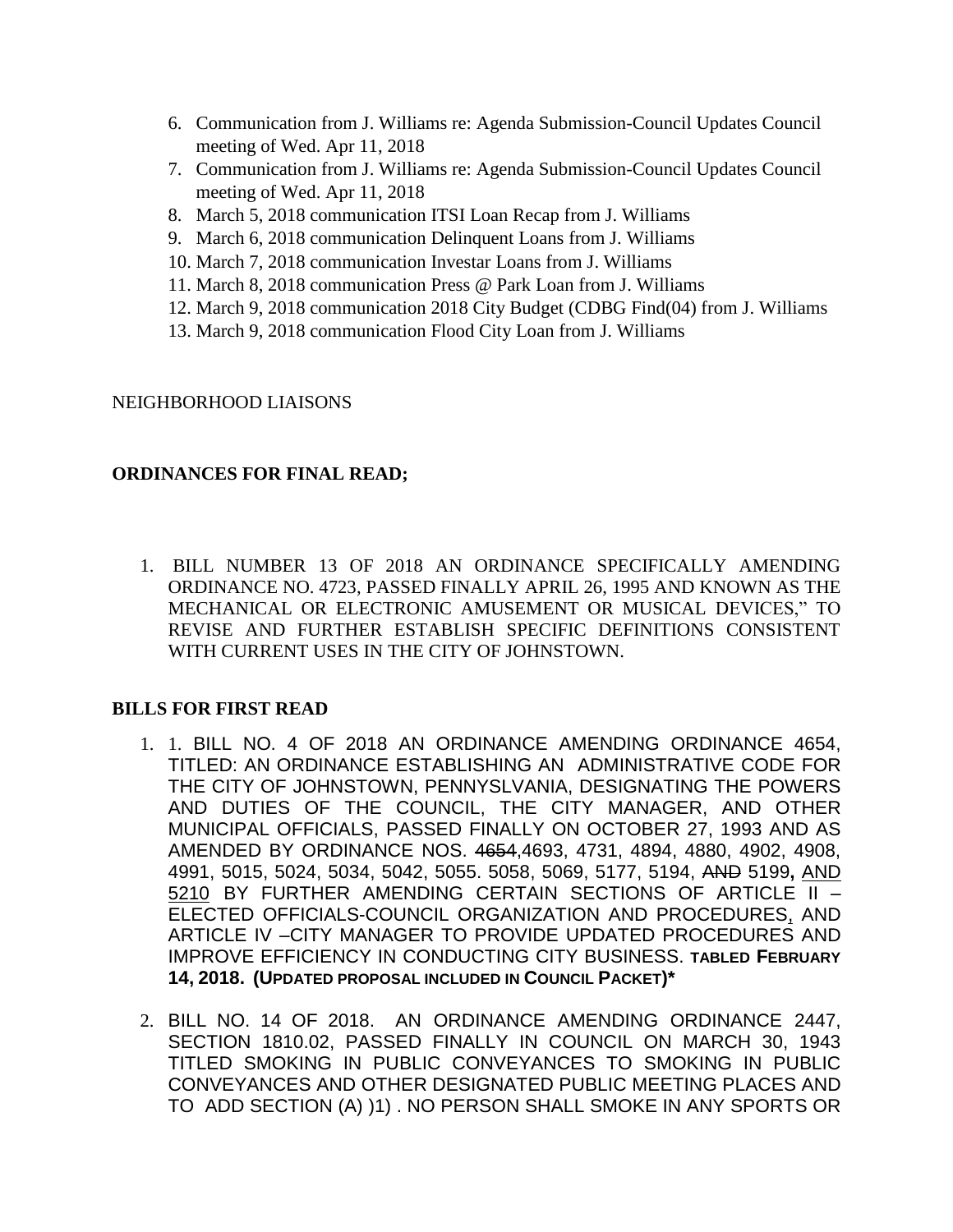RECREATIONAL FACILITY IN THE CITY OF JOHNSTOWN INCLUDING THE POINT STADIUM, ROXBURY PARK AND CENTRAL PARK FROM BOUNDARY TO BOUNDARY.\*

- 3. BILL NO. 15 OF 2018. AN ORDINANCE AMENDING ORDINANCE NO. 4654 PASSED FINALLY IN COUNCIL ON OCTOBER 27, 1993 TITLED: AN ORDINANCE ESTABLISHING AN ADMINISTRATIVECODE FOR THE CITY OF JOHNSTOWN, PENNSYLVANIA, DESIGNATING THE POWERS AND DUTIES OF THECOUNCIL, THE CITY MANAGER AND OTHER MUNICIPAL OFFICIALS ANDSUPPLEMENTING THE PROVISIONS AS SET FORTH IN THE HOME RULE CHARTER APPROVED BY THEVOTERS ON MAY 18, 1993, AND AS FURTHER AMENDED BY Ordinance Nos. 4693,4731, 4880,4894, 4902, 4908,4991, 5015,5024,5127,5034, 5402, 5055,5058, 5069, 5177) May 19, 2015 Voter Referendum, and Ord. No. 5194, 5196, 5199, 5210,5229, 5231, and by Bill 4 of 2018, pending final consideration on March 15, 2018 (Ordinance No. Pending), AND BY FURTHER AMENDING SECTION 204 TITLED COUNCIL MEETING AGENDA.\*
- 4. BILL NO. 16 OF 2018. AN ORDINANCE OF CITY COUNCIL OF THE CITY OF JOHNSTOWN, PENNSYLVANIA, AMENDING ORDINANCE 5245 PASSED FINALLY ON DECEMBER 13, 2017, AMENDING ORDINANCE 5250 PASSED FINALLY ON MARCH 15, 2018 CITY OF JOHNSTOWN BUDGET TO AMEND THE 2018 BUDGET TO PROPERLY ALLOCATE EXPENSES RELATING EMPLOYEES' SALARIES WITH THE PAY CHANGES DUE TO THE 2018-2020 AFSCME CONTRACT.\*
- 5. BILL NO. 17 OF 2018. AN ORDINANCE OF CITY COUNCIL OF THE CITY OF JOHNSTOWN, PENNSYLVANIA, AMENDING ORDINANCE 5246 PASSED FINALLY ON DECEMBER 13, 2017, AMENDING ORDINANCE 5251 PASSED FINALLY ON MARCH 15, 2018 CITY OF JOHNSTOWN 2018 WAGE AND SALARY ORDINANCE TO AMEND THE 2018 WAGE AND SALARY ORDINANCE TO BE PAID ALL ELECTED OFFICALS AND EMPLOYEES OF THE VARIOUS DEPARTMENTS AND BUREAUS OF THE CITY OF JOHNSTOWN FOR THE CALENDAR YEAR WITH AN EFFECTIVE DATE THE DAY AFTER FINAL APPROVAL OF CITY COUNCIL.\*
- 6. BILL NO. 18 OF 2018. AN ORDINANCE AMENDING ORDINANCE NO. 5166 PASSED FINALLY ON JANUARY 28, 2016, AMENDING ORDINANCE NO. 5152, PASSED FINALLY AUGUST 13, 2014, AMENDING ORDINANCE NO. 5103 PASSED FINALLY MARCH 28, 2012. (AND REPEALED) ALL RELATING TO AND ENACTING LATERAL TESTING BY MUNICIPALITY, AND AS ENACTED BY SECTION (4) OF ORDINANCE NO. 5166, NO. 5152, AND 5103.\*
- 7. BILL NO. 19 OF 2018. AN ORDINANCE ENACTING PROHIBITED USES OF TELECOMMUNICATIONS AND TECHNOLOGY RESOURCES POLICY.\*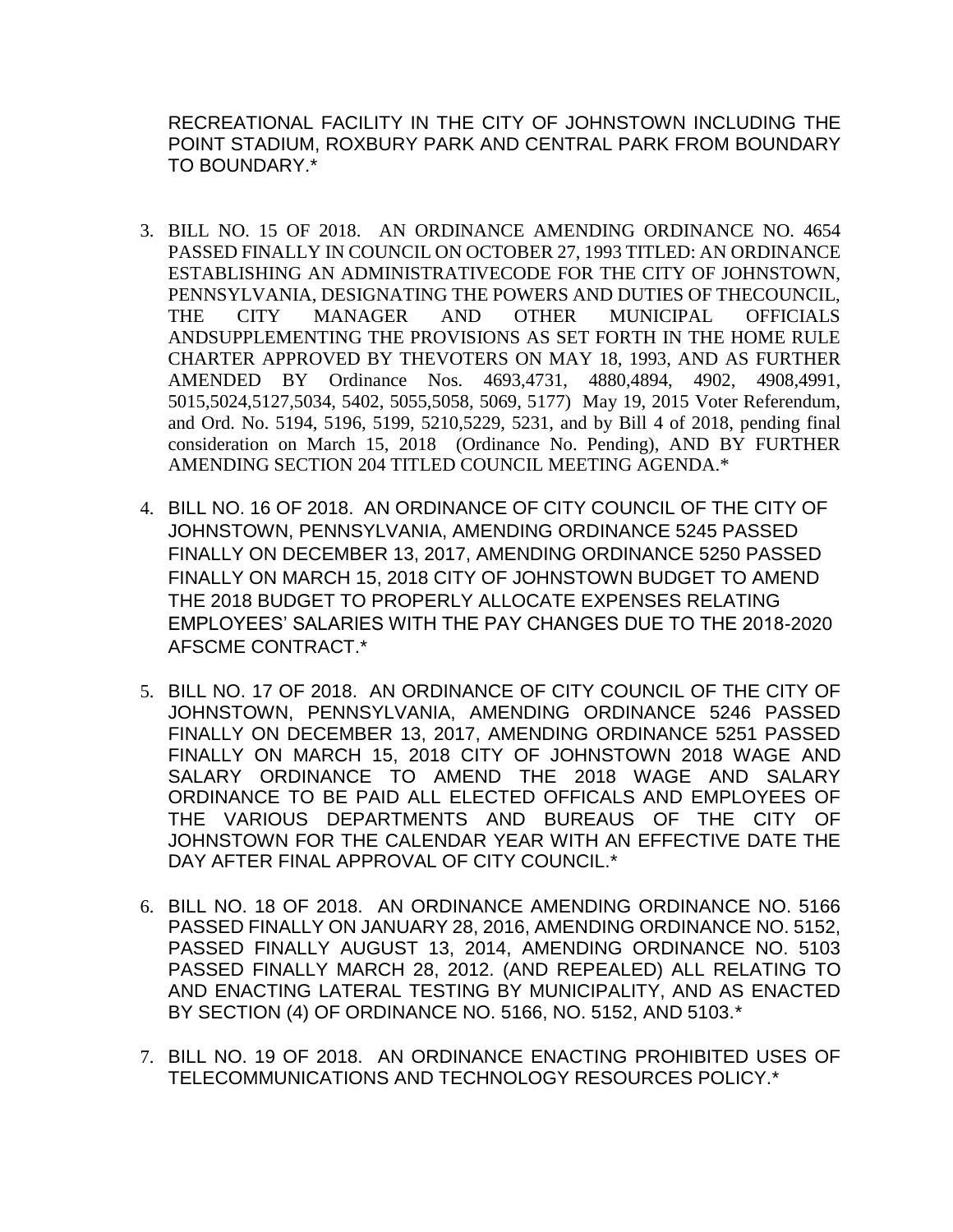## **RESOLUTIONS;**

- **1.** A RESOLUTION OF THE CITY COUNCIL OF THE CITY OF JOHNSTOWN, CAMBRIA COUNTY PENNSYLVANIA DIRECTING THE CITY OF JOHNSTOWN'S DEPT OF COMMUNITY & ECONOMIC DEVELOPMENT- CODE ENFORCEMENT TO CONDUCT A CITY WIDE (ON SITE INVENTORY) OF ANY AND ALL VACANT PROPERTIES, (RESIDENTIAL AND COMMERICAL), INCLUDING BY CITY WARDS, STREET NUMBERS, STREET NAMES, AND FURTHER TO INCLUDE VERIFICATION AS TO ANY EXISTING CONNECTIONS TO THE CITY OF JOHNSTOWN INNER CITY SEWER COLLECTION LINES REMAINING CONNECTED AND/OR DISCONNECTED, AND CAPPED PREVENTING CONTIUNED COLLECTION OF SEWAGE, and TO SUBMIT A WRITTEN REPORT TO CITY COUNCIL ON/OR BEFORE MARCH 1, 2018. **(Tabled 1-2-18)**
- 2. A RESOLUTION OF THE CITY COUNCIL OF THE CITY OF JOHNSTOWN, PENNSYLVANIA AUTHORIZING AND DIRECTING THE INTERIM CITY MANAGER TO APPLY FOR A THREE (3) YEAR EXTENSION OF THE PENNSYLVANIA DEPARTMENT OF ENVIRONMENTAL PROTECTION (DEP) CONSENT ORDER AND AGREEMENT.\*
- 3. A RESOLUTION OF THE CITY COUNCIL OF THE CITY OF JOHNSTOWN, PENNSYLVANIA AUTHORIZING AND DIRECTING THE INTERIM CITY MANAGER TO WORK WITH THE COUNTY IN SUBMITING A GRANT APPLICATION TO THE PENNSYLVANIA CENTER FOR CRIME AND DELINQUENCY (PCCD) FOR A YOUTH CRIME DIVERSION PROGRAM IN THE AMOUNT OF \$98,550.\*
- 4. A RESOLUTION OF THE CITY COUNCIL OF THE CITY OF JOHNSTOWN, PENNSYLVANIA AUTHORIZING AND DIRECTING THE INTERIM CITY MANAGER TO DECLINE THE PENNVEST FUNDING OFFER OF A \$10,900,000 LOAN FOR THE KERNVILLE SANITARY/STORM WATER SEPARATION PROJECT (ME#71434). \*
- 5. A RESOLUTION OF CITY COUNCIL, OF THE CITY OF JOHNSTOWN. PENNSYLVANIA RATIFYING THE COLLECTIVE BARGAINING AGREEMENT WITH THE INTERNATIONAL ASSOCIATION OF FIREFIGHTERS, LOCAL UNION NO. 463 FOR THE PERIOD OF JANUARY 1, 2018 THROUGH DECEMBER 31, 2020.\*
- 6. A RESOLUTION OF THE CITY COUNCIL, OF THE CITY OF JOHNSTOWN, CAMBRIA COUNTY, PENNSYLVANIA, AUTHORIZING AND DIRECTING THE INTERIM CITY MANAGER TO SIGN AN AGREEMENT FOR THE PROPOSAL SUBMITTED BY RDM-JOHNSTOWN, LLC TO PROVIDE BILLING AND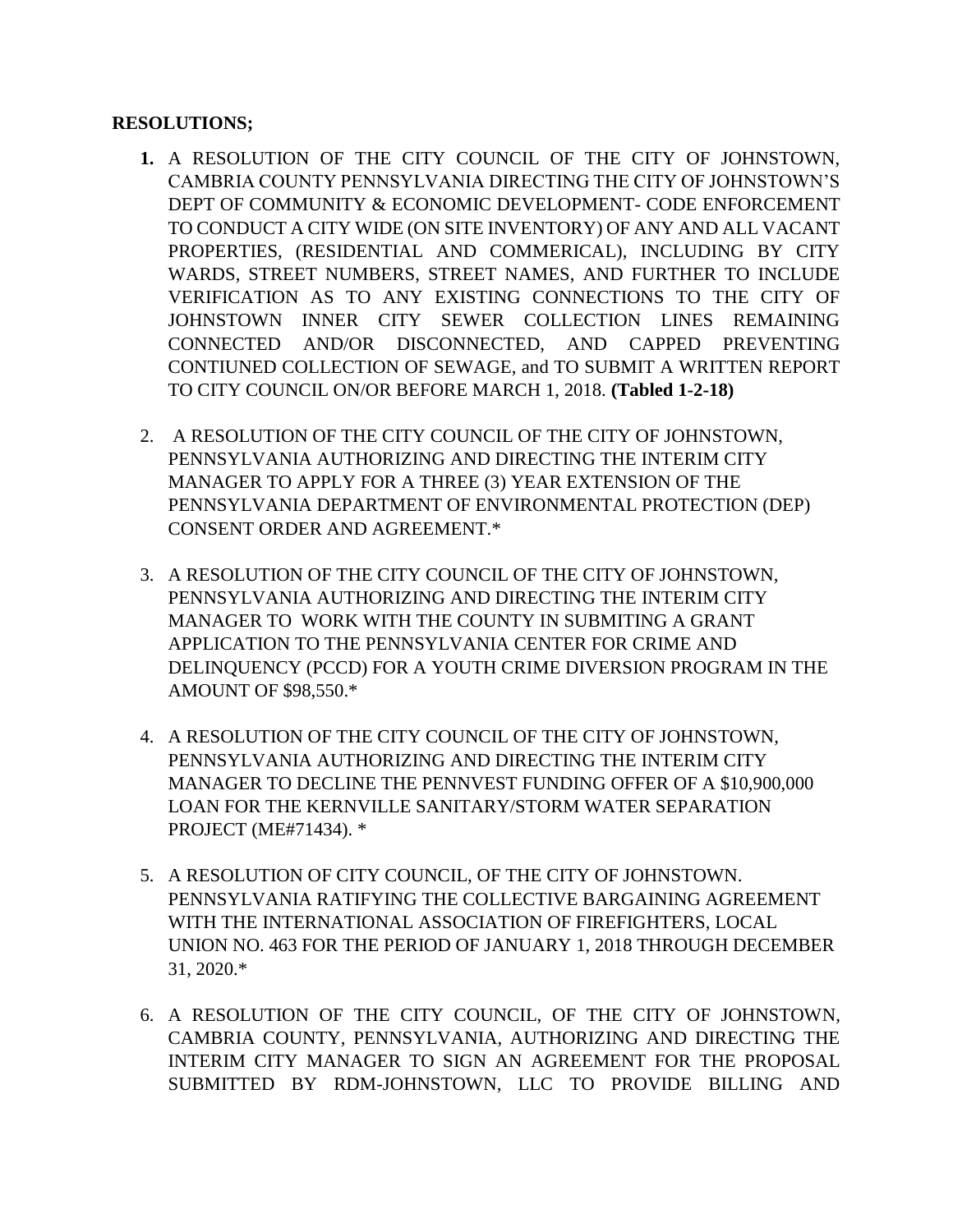COLLECTION SERVICES OF THE CITY OF JOHNSTOWN SEWER RENTAL FEES.\*

- 7. A RESOLUTION OF THE CITY COUNCIL OF THE CITY OF JOHNSTOWN, PENNSYLVANIA, AUTHORIZING THE INTERIM CITY MANAGER AND THE DEPARTMENT OF COMMUNITY AND ECONOMIC DEVELOPMNET (DCED) TO SIGN AN AGREEMENT WITH HEBERLING ASSOCIATES INC. FOR A JOHNSTOWN HISTORIC RESOURCE SURVEY. THE CITY OF JOHNSTOWN AND THE DEPARTMENT OF COMMUMITY AND ECONOMIC DEVELOPMENT (DCED) ARE UNDERTAKING A CITY-WIDE EFFORT TO IDENTIFY HISTORIC PROPERTIES IN THE CITY OF JOHNSTOWN AS PER THE ADVISEMENT OF THE PENNSYLVANIA STATE HISTORIC PRESERVATION OFFICE (PASHPO). THE SURVEY WILL CONSIST OF SEVERAL PHASES TO COMPLETE THIS REQUEST. PHASE 1 WILL INCLUDE THE FOLLOWING AREAS: MOXHAM, KERNVILLE, HORNERSTOWN, AND THE CENTRAL BUISNESS DISTRICT OUTSIDE OF THE PREVIOUSLY SURVEYED AREAS. \*
- 8. A RESOLUTION OF THE CITY COUNCIL, OF THE CITY OF JOHNSTOWN, CAMBRIA COUNTY, PENNSYLVANIA, AUTHORIZING AND DIRECTING THE INTERIM CITY MANAGER TO SIGN AN AMENDED AGREEMENT FOR AN EXTENSION OF SERVICES WITH THE HUMANE SOCIETY OF CAMBRIA COUNTY TO PROVIDE DOMESTIC ANIMAL CONTROL FOR THE CITY OF JOHNSTOWN. \*
- 9. A RESOLUTION OF THE CITY COUNCIL OF THE CITY OF JOHNSTOWN PENNSYLVANIA AUTHORIZING THE INTERIM CITY MANAGER TO SIGN ALL DOCUMENTS NECESSARY TO APPLY FOR FUNDING ASSISTANCE FROM THE PENNSYLVANIA INFRASTRUCTURE INVESTMENT AUTHORITY IN THE AMOUNT OF \$10,900,000.00 TO BE USED TOWARDS IMPROVEMENTS TO THE INNER CITY SEWER SYSTEM IN THE KERNVILLE AREA OF THE CITY OF JOHNSTOWN.\*
- 10. A RESOLUTION OF THE CITY COUNCIL OF THE CITY OF JOHNSTOWN, CAMBRIA COUNTY, PENNSYLVANIA DIRECTING THAT "REQUEST FOR PROPOSALS" BE PREPARED/DEVELOPED AND ADVERTISED SEEKING SUBMISSIONS FOR THE EXCLUSIVE A) RIGHTS FOR EVENT PROMOTIONS, B) SCHEDULING, C) STADIUM MANAGEMENT OPERATIONS AND D) CONCESSION OPERATIONS AT THE POINT STADIUM, E) INCLUDING WITH AN OPTION BEING AWARDED "NAMING RIGHTS" TO THE FACILITY (POINT STADIUM).\*